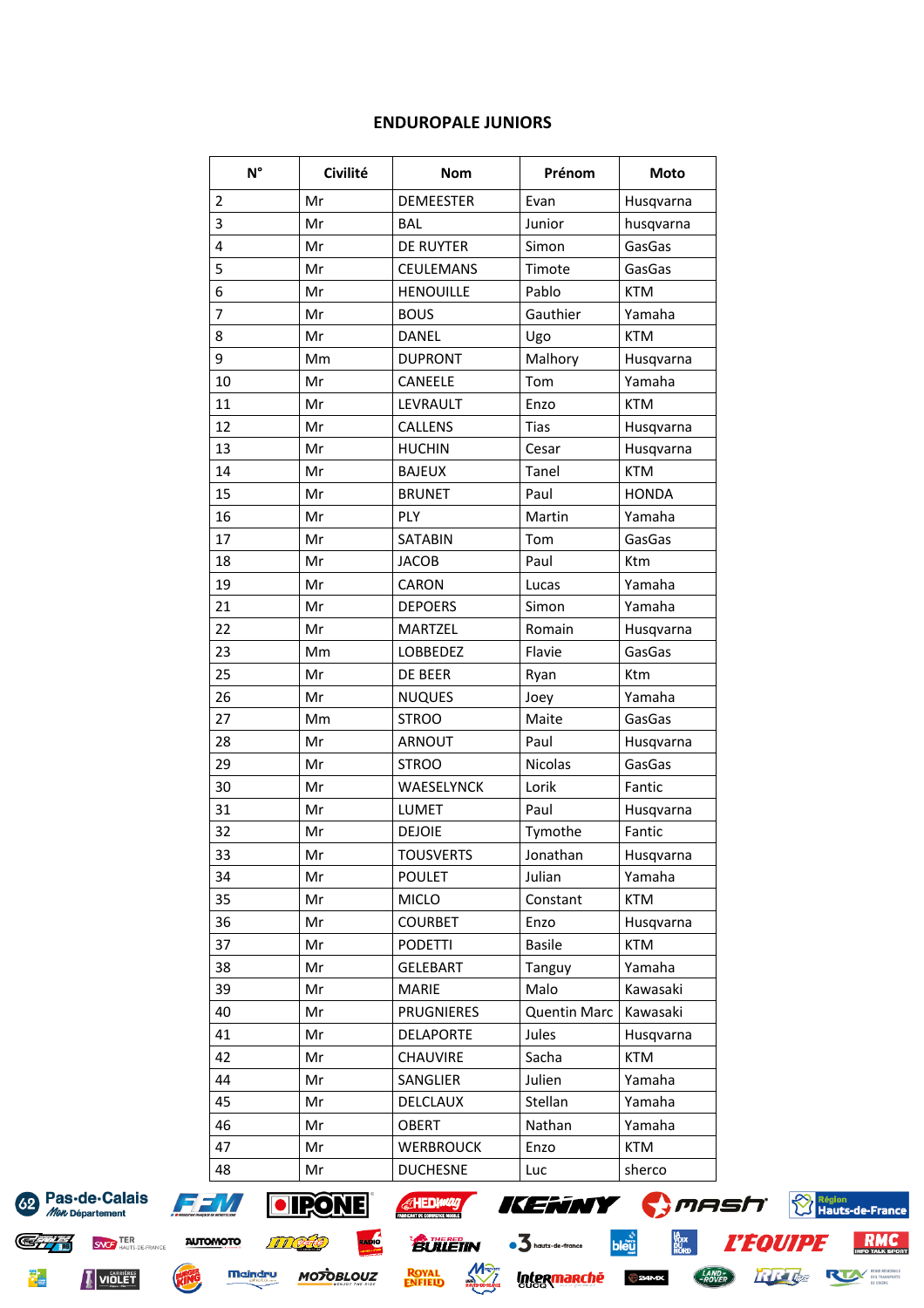| 49              | Mr        | <b>GONET</b>                                 | Matheo                      | Husqvarna                      |                           |
|-----------------|-----------|----------------------------------------------|-----------------------------|--------------------------------|---------------------------|
| 50              | Mr        | <b>DUBRECQ</b>                               | Aaron                       | <b>KTM</b>                     |                           |
| 51              | Mr        | <b>DUMAIS</b>                                | Joshua                      | <b>KTM</b>                     |                           |
| 52              | Mr        | <b>CERF</b>                                  | Benjamin                    | <b>KTM</b>                     |                           |
| 53              | Mr        | <b>EECKHOUT</b>                              | Maxence                     | Yamaha                         |                           |
| 54              | Mr        | PREVOST                                      | Kylian                      | <b>KTM</b>                     |                           |
| 55              | Mr        | COLOMBEL                                     | Florian                     | Honda                          |                           |
| 56              | Mr        | <b>CALVERT</b>                               | Alfie                       | Husqvarna                      |                           |
| 57              | Mr        | <b>DUPIRE</b>                                | Vianney                     | <b>KTM</b>                     |                           |
| 58              | Mr        | LEFRANC                                      | Maxence                     | <b>KTM</b>                     |                           |
| 59              | Mr        | GOSSET                                       | Quentin                     | <b>KTM</b>                     |                           |
| 60              | Mr        | <b>ROCHARD</b>                               | Gaetan                      | yamaha                         |                           |
| 61              | Mr        | <b>GLORIEUX</b>                              | Jules                       | <b>KTM</b>                     |                           |
| 62              | Mr        | <b>COURBET</b>                               | Alexis                      | Husqvarna                      |                           |
| 63              | Mr        | <b>BRANCKAUTE</b>                            | Benjamin                    | Kawasaki                       |                           |
| 64              | Mr        | <b>MENAND</b>                                | Hugo                        | <b>KTM</b>                     |                           |
| 65              | Mm        | <b>BROUAL</b>                                | Nina                        | <b>KTM</b>                     |                           |
| 66              | Mr        | <b>TURPIN KALITKA</b>                        | Zoltan                      | <b>KTM</b>                     |                           |
| 67              | Mr        | DE CLERCQ                                    | Chad                        | GasGas                         |                           |
| 68              | Mr        | <b>MINISINI</b>                              | Esteban                     | Honda                          |                           |
| 69              | Mr        | AMMER                                        | Jules                       | honda                          |                           |
| 70              | Mr        | CAZAL                                        | Xavier                      | <b>KTM</b>                     |                           |
| 71              | Mr        | <b>BACQUET</b>                               | Bastien                     | Kawasaki                       |                           |
| 72              | Mr        | LEVEQUE                                      | Timoty                      | Yamaha                         |                           |
| 73              | Mr        | <b>BARBAUX</b>                               | Timothe                     | Yamaha                         |                           |
| 74              | Mr        | <b>BELIN</b>                                 | Samuel                      | <b>KTM</b>                     |                           |
| 75              | Mr        | <b>BENITAH</b>                               | Samy                        | Kxf                            |                           |
| 76              | Mr        | <b>BETTENCOURT</b>                           |                             | yamaha                         |                           |
| 77              | Mr        | <b>GAROFALO</b>                              | Hugo                        | yamaha                         |                           |
| 78              |           |                                              | Leo                         | <b>KTM</b>                     |                           |
|                 | Mr        | <b>BUCHELOT</b>                              | Hugo                        |                                |                           |
| 79              | Mr        | <b>MARTIN</b>                                | Matteo                      | KTM                            |                           |
| 80              | Mm        | <b>CHAPUT</b>                                | Lea                         | <b>KTM</b>                     |                           |
| 81              | Mr        | CHARLOT                                      | Jules                       | Husqvarna                      |                           |
| 82              | Mr        | <b>CHOLET</b>                                | Jules                       | Yamaha                         |                           |
| 83              | Mr        | <b>LEPERS</b>                                | Thelio                      | Husqvarna                      |                           |
| 84              | Mr        | CONDAMINE                                    | Jules                       | Yamaha                         |                           |
| 85              | Mr        | <b>D HALLENDRE</b>                           | Hugo                        | Husqvarna                      |                           |
| 86              | Mr        | DA SILVA PEREIRA                             | <b>Brice</b>                | <b>KTM</b>                     |                           |
| 87              | Mr        | <b>DACHE</b>                                 | Florent                     | Yamaha                         |                           |
| 88              | Mr        | <b>DELHEZ</b>                                | Theo                        | GasGas                         |                           |
| 89              | Mr        | LANGLET                                      | Baptiste                    | Yamaha                         |                           |
| 90              | Mr        | <b>DEROCHE</b>                               | Thomas                      | Yamaha                         |                           |
| 91              | Mr        | ZALISZ                                       | Tom                         | <b>KTM</b>                     |                           |
| 92              | Mr        | <b>DUMONT</b>                                | Maxence                     | <b>TM Racing</b>               |                           |
| 93              | Mr        | <b>DUVIVIER</b>                              | Matteo                      | <b>KTM</b>                     |                           |
| 94              | Mr        | <b>DELCOURT</b>                              | Mathys                      | Yamaha                         |                           |
| 95              | Mr        | <b>BENOIT</b>                                | Erwann                      | Yamaha                         |                           |
| 96              | Mr        | <b>GONON</b>                                 | Enzo                        | Yamaha                         |                           |
|                 | $\bullet$ | <b>AHEDWAG</b><br>FRANCANT DECOMMERCE MOBILE | KENNY                       | <b>S</b> mash                  | Région<br>Hauts-de-France |
|                 |           | <b><i>BULLETIN</i></b>                       | $\bullet$ 3 hauts-de-france | <i><b>L'EQUIPE</b></i><br>bleü |                           |
| <b>AUTOMOTO</b> |           | LADIO                                        |                             |                                |                           |



豊

VIOLET